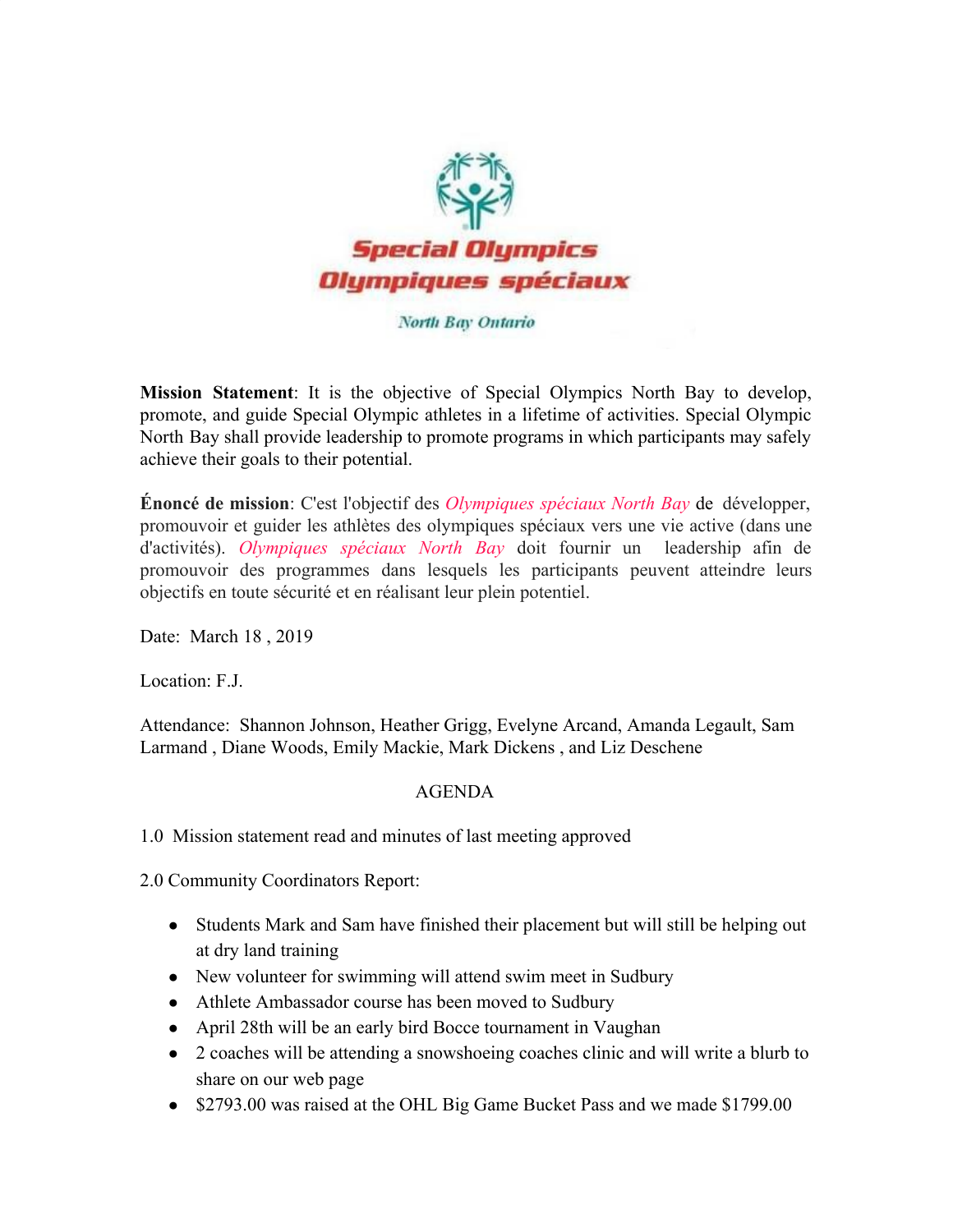on our Silent Auction table where we also received a \$250.00 donation from Forever Daycare

- Retired OPP Officer John Schultz would like to become involved with our organization as does the Masonic Temple
- Sports Hall of Fame dinner tickets were purchased and Shannon sent a sponsorship letter to the local Subaru dealership to see if they would be willing to pick up the tab since they had offered
- Shamus from the AC/DC concert sent an email to Shannon but hasn't responded to Shannon's return email
- The All Girls Soccer team is a no go due to lack of interest
- Community Living Executive would like to partner with our committee to find better ways of working together. Registration fee is \$5.00/year so Shannon will bring forms to next meeting

3.0 Community Fundraiser Report:

• Paint night fundraiser added 50 more spots. We have 59 registered so far which would give us an \$885.00 donation at this point

4.0 Media Relations Report:

- Overtime magazine did an article on the medal count of our athletes who attended the Provincial Winter Games
- Larry Shephard sent an article to the Nugget about Carly Tucker one of our Provincial qualifiers

5.0 Registrar's Report:

- 3 new registrations
- Coach Penny Aubertin received 15 year service pin

6.0 Treasurer's Report:

• Account balances as of February 28,2019 GENERAL: \$6138.90 TRUST: \$7172.63